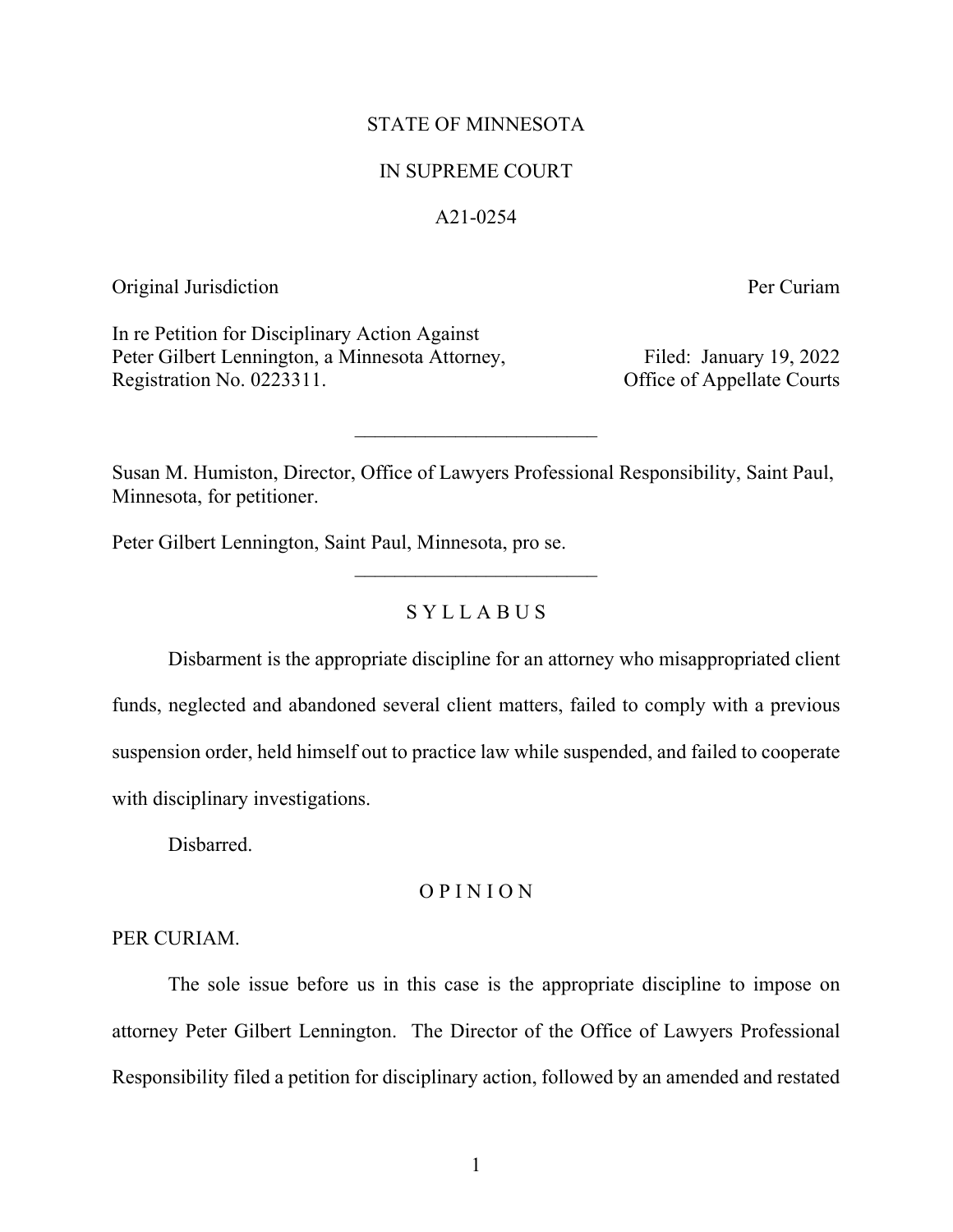supplementary petition, collectively alleging that Lennington violated numerous ethical rules in six matters. Lennington's alleged professional misconduct included misappropriation of client funds in two matters, as well as a pattern of neglect and abandonment of five client matters. The Director also alleged that Lennington committed professional misconduct by holding himself out to practice law while suspended, failing to comply with the terms of the suspension order, and failing to cooperate in four disciplinary investigations. Lennington did not file answers to the petitions. We granted the Director's motion for summary relief, deemed the allegations admitted, and allowed the parties to submit written proposals regarding the discipline to be imposed. Lennington did not file a memorandum or appear at oral argument. The Director asks us to disbar Lennington. We agree that the appropriate discipline is disbarment.

## **FACTS**

Lennington was admitted to the practice of law in Minnesota in December 1991. Effective October 6, 2020, we suspended Lennington for 6 months for engaging in a pattern of client-related misconduct impacting eight clients. *In re Lennington*, 948 N.W.2d 685, 685–86 (Minn. 2020) (order). The misconduct at issue involved neglecting client matters, failing to communicate with clients, failing to clarify a fee, failing to deposit advance fee payments and a filing fee into trust, failing to refund or timely refund unearned fees and a filing fee, charging an unreasonable fee, failing to return original documents to clients, and failing to cooperate in disciplinary investigations. *Id.*

On February 16, 2021, the Director served on Lennington a petition for disciplinary action. Having received and investigated additional complaints, the Director filed an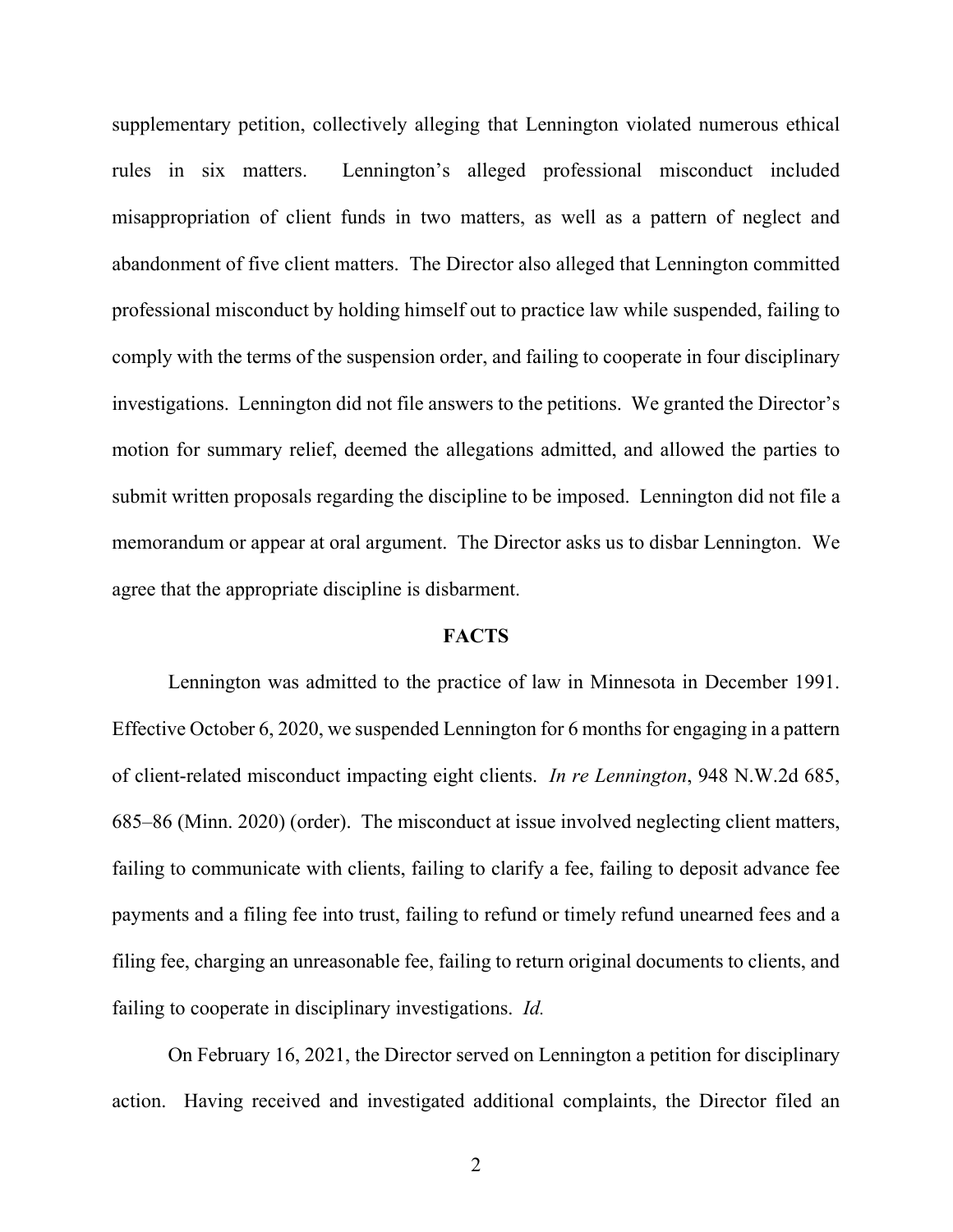amended and restated supplementary petition for disciplinary action on July 1, 2021. After Lennington did not respond or seek an extension to respond to either petition, we deemed the allegations of the petitions admitted. *See* Rule 13(b), Rules on Lawyers Professional Responsibility (RLPR) (stating that if the respondent fails to file a timely answer, "the allegations" in the petition "shall be deemed admitted").

Lennington's misconduct includes six client matters and non-client related misconduct. We summarize the misconduct below.

## *D.G. Matter*

In December 2018, D.G. hired Lennington to amend his estate plan, which included a revocable trust. D.G. paid Lennington a \$6,000 flat fee for the representation. D.G. and Lennington did not sign a written fee agreement. Lennington failed to deposit the fee, which was unearned at the time of his receipt, into a trust account.

In January 2019, a dispute about the trust arose between D.G. and his son. Lennington agreed to represent D.G. in the trust dispute on an hourly basis. The parties reached a mediated settlement agreement, which required D.G. to make certain financial disclosures. Over the next several months, Lennington failed to prepare any disclosures, stopped returning D.G.'s phone calls, and failed to respond to opposing counsel's communications regarding the required disclosures. In July 2020, D.G. terminated the representation.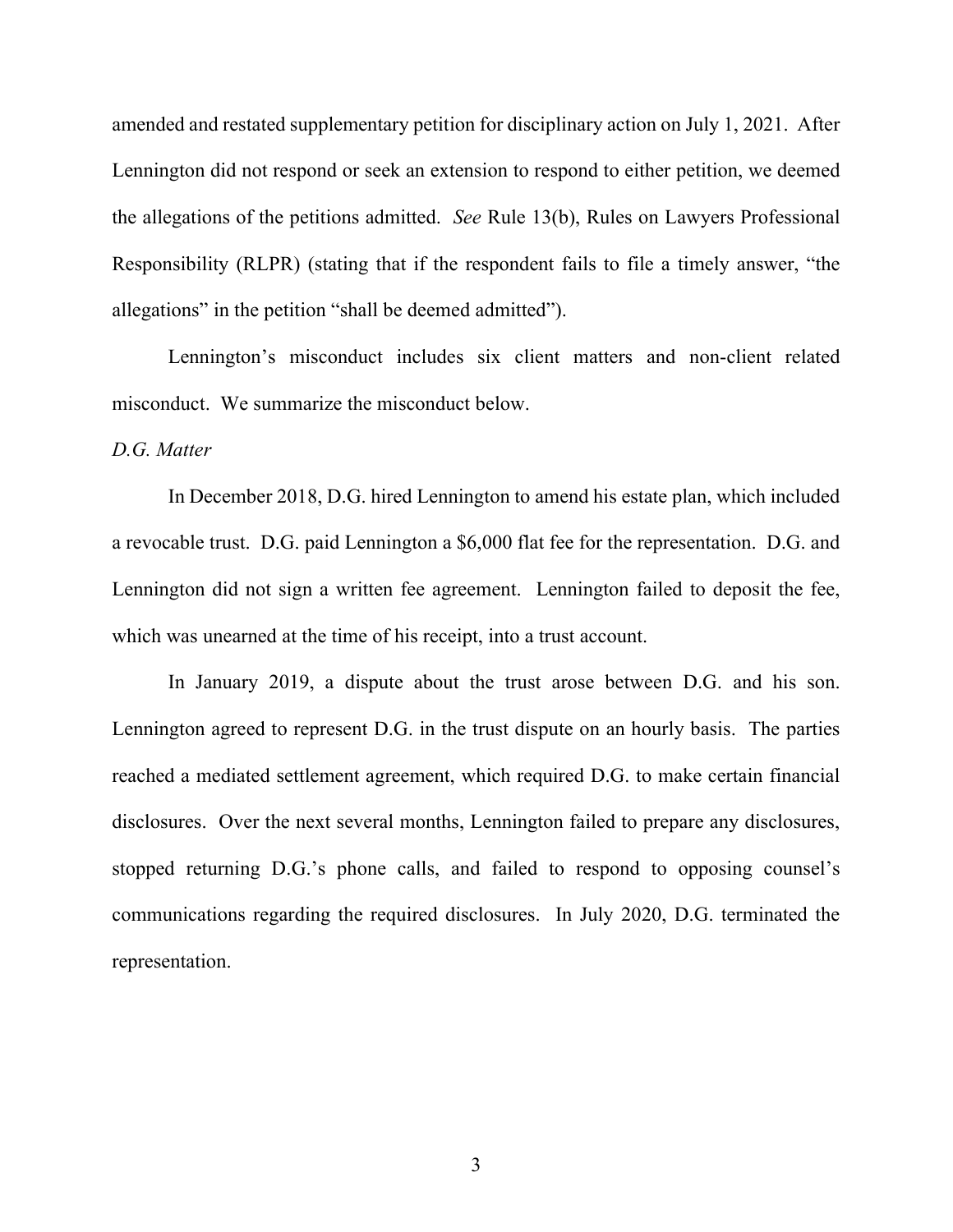## *F.C. Matter*

In September 2018, F.C. and his sister hired Lennington to handle the probate of their father's estate. Lennington e-mailed them an engagement letter that outlined his hourly fees and requested a \$3,500 advance fee retainer. F.C. paid Lennington \$3,500, the majority of which was unearned at the time of receipt. Lennington deposited the unearned fees into his operating account. Lennington's communication with the siblings was sporadic and included months-long periods of noncommunication until approximately mid-July 2020, when he stopped responding to the siblings altogether. During this time, Lennington failed to timely inform the siblings about an offer to purchase some real estate they inherited from their father. Lennington further failed to take any action after the siblings instructed him to finalize a deal for the sale.

In August 2020, the siblings terminated the representation. They retained new counsel to complete the probate of their father's estate and paid a new retainer. The siblings requested a refund. Lennington declined to make any refund or otherwise account for his fees.

## *R.C. and T.C. Matter*

In October 2019, R.C. and T.C. retained Lennington to probate their father's estate. They paid a flat fee of approximately \$3,000, split between cash and credit card, and gave Lennington original documents related to the estate. Lennington deposited the advance unearned fee payments into his business account. He provided T.C. with a receipt for the cash portion of the retainer, but she did not countersign it.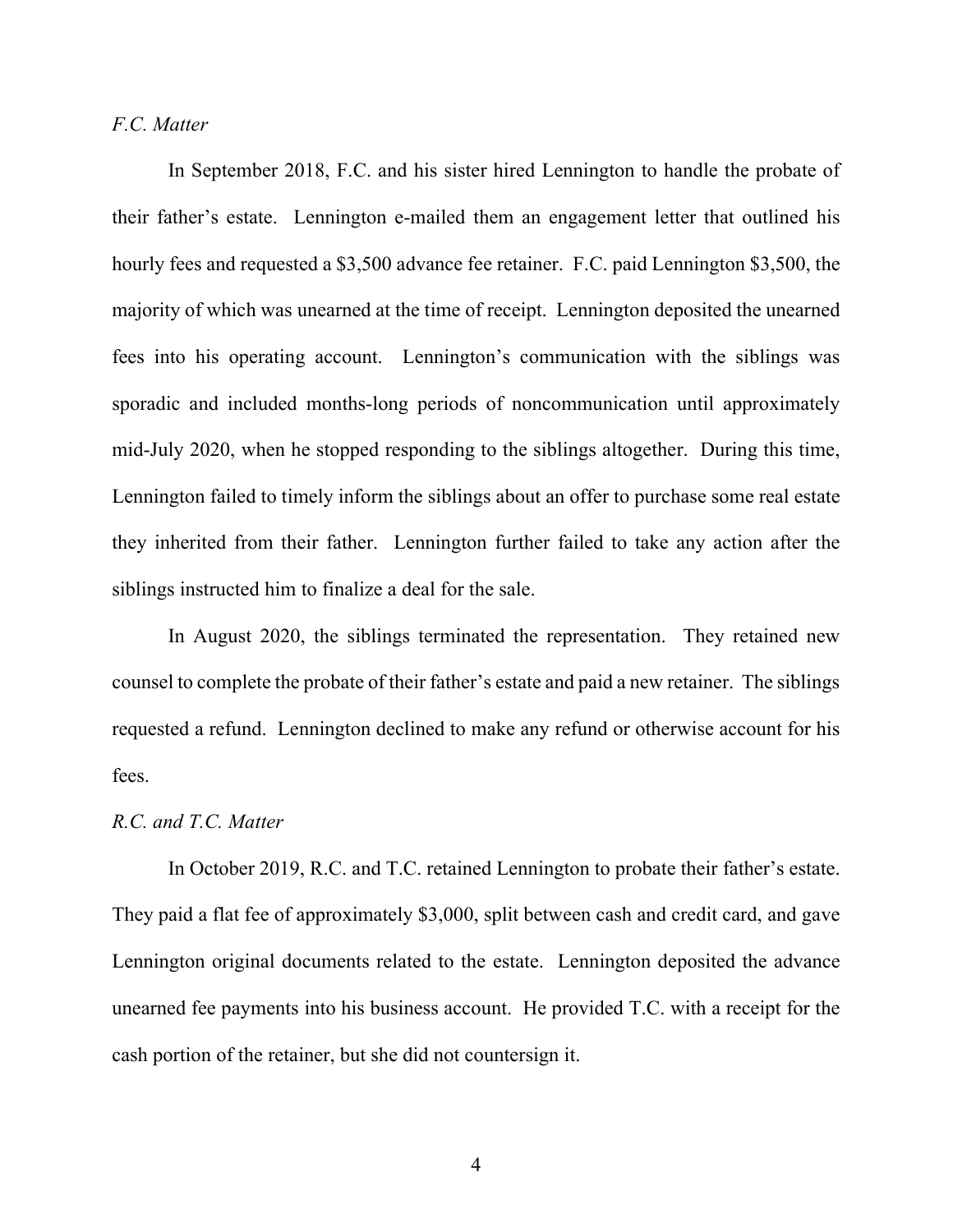Lennington abandoned the matter and failed to respond to numerous communications over the next several months. In June 2020, the siblings retained a new attorney, who informed them that Lennington had never filed a petition for probate. R.C. then e-mailed Lennington, terminating the representation, and requesting a refund and return of the original documents. Lennington took nearly a month to comply, and he did so only after R.C. threatened to file an ethics complaint.

## *Z.H. Matter*

In March 2020, Z.H. retained Lennington to probate his father's estate for a flat fee of \$3,500. Z.H. did not sign a written fee agreement. Z.H. also gave Lennington original documents, including a will, death certificate, property records, and tax records. Lennington deposited the unearned \$3,500 into his business account. Shortly thereafter, Lennington stopped communicating with Z.H. and performed no legal work on the matter. Lennington did not provide a status update despite Z.H.'s numerous texts, calls, and e-mails over the course of 4 months.

In January 2021, Z.H. left Lennington a voicemail indicating he was terminating the representation. Z.H. then retained new counsel and incurred additional legal fees. Lennington never initiated the probate process for Z.H.'s father's estate, nor did he refund Z.H. the \$3,500 or return any of the original documents.

#### *J.B. Matter*

Lennington drafted a family trust for H.B. and J.B. in 2010 and updated the trust in 2017. After H.B.'s death in 2019, J.B. and his daughter met with Lennington in August 2019 about updating the family trust. The same day, J.B. signed a written fee agreement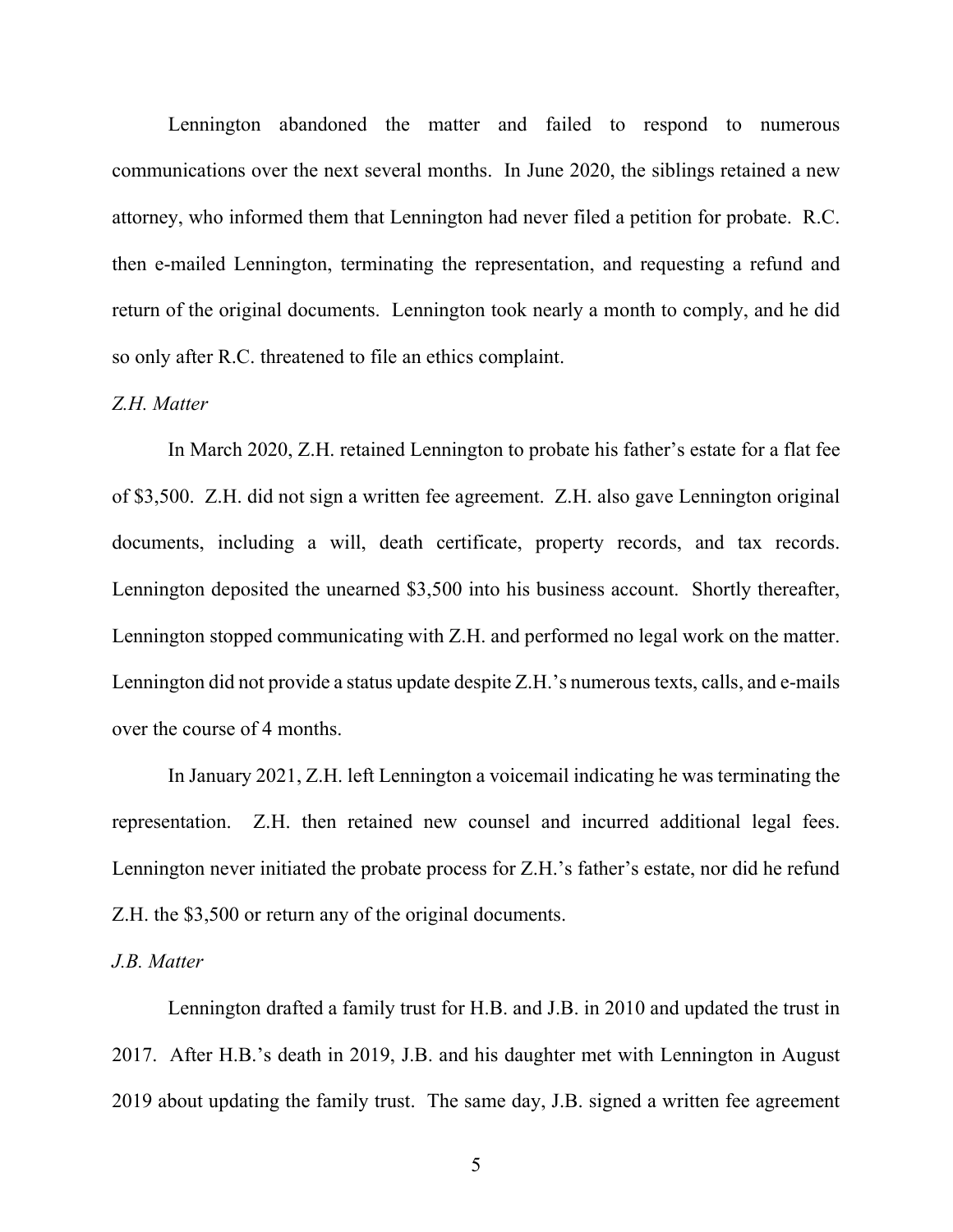with Lennington providing for a flat fee of \$7,250 and gave Lennington a check for that amount. Lennington told J.B. and his daughter he would bring the trust documents to J.B.'s house for signature upon completion.

Neither J.B. nor his daughter had contact with Lennington after the August 2019 meeting, despite their numerous requests for information. They requested a refund in January 2021, but Lennington did not return the funds. Nor did Lennington ever provide any trust paperwork, draft or otherwise, to J.B. or his daughter.

#### *D.L. and K.L. Matter*

In September 2006, Lennington completed an estate plan for D.L. and K.L. The estate plan included an irrevocable life insurance trust. The trust instrument required Lennington, acting as trustee, to render an annual accounting to the income beneficiaries of the trust upon written request. Additionally, the trust's financial records and documentation were to be available for inspection by the trust beneficiaries and their representatives.

In November 2020, the couple hired a new attorney to update their estate plan. The next month, the new attorney sent Lennington a letter requesting copies of the couple's estate planning documents. The letter also notified Lennington that he was being removed as trustee and requested an accounting of his activities as trustee along with financial records related to the trust. Lennington did not respond, which violated his statutory obligations as trustee to keep beneficiaries "reasonably informed about the administration of the trust and of the material facts necessary to protect their interests." Minn. Stat. § 501C.0813(a) (2020).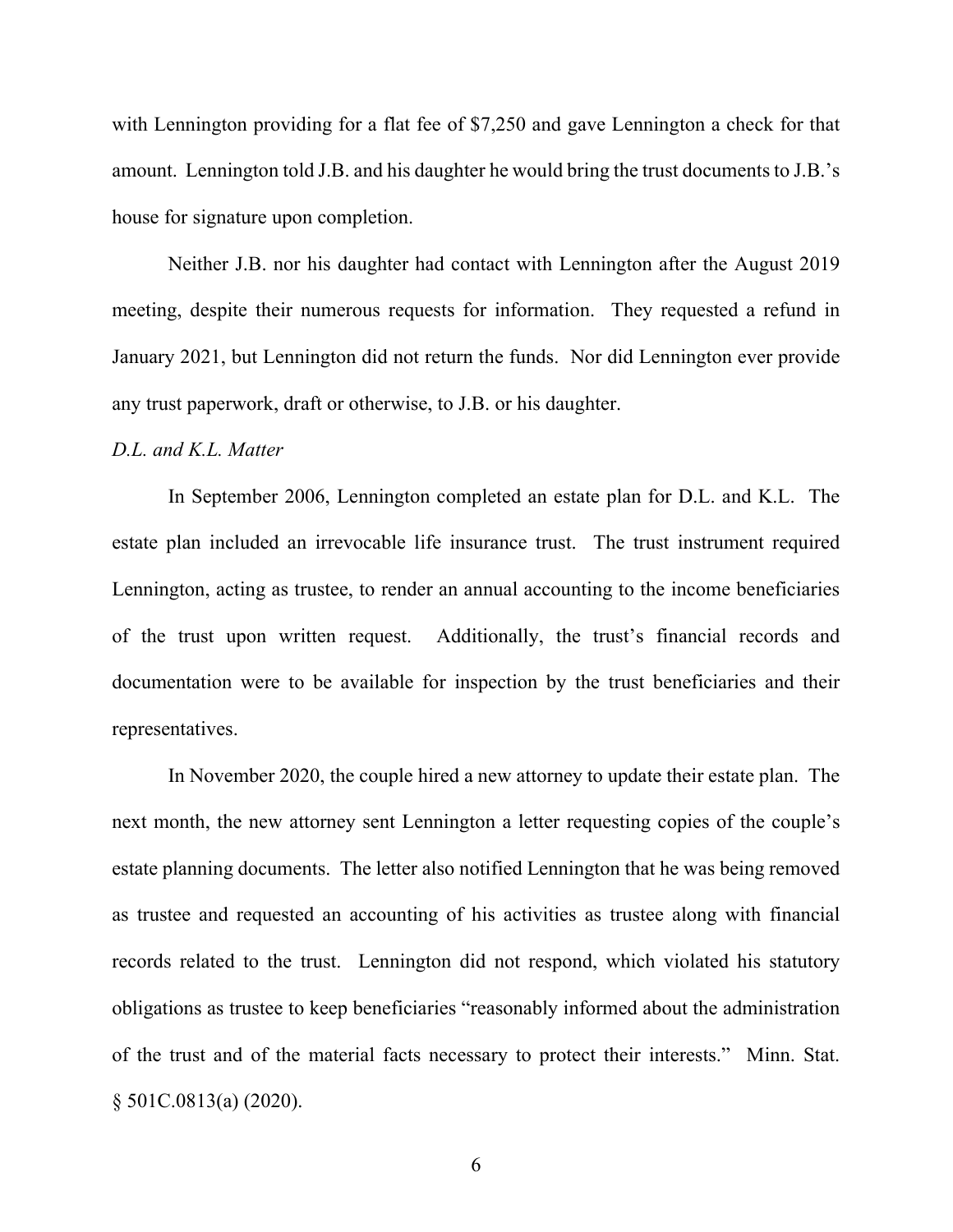In January 2021, the couple's new attorney again wrote to Lennington requesting the same information. The documents Lennington eventually provided did not include a compliant accounting, which violated Lennington's statutory obligation to keep adequate records of trust administration. *See* Minn. Stat. § 501C.0810(a) (2020).

# *Misconduct in Client Matters*

Lennington's conduct in these six matters violated numerous rules of professional conduct. His abandonment or neglect of client matters and failure to communicate in the D.G., F.C., R.C./T.C., Z.H., and J.B. matters violated Minn. R. Prof. Conduct  $1.1$  $1.1$ ,  $1.3$ ,  $2$ and  $1.4(a)(3)$  $1.4(a)(3)$  $1.4(a)(3)$ –(4).<sup>3</sup> Lennington's failure to convey a sales offer on a material asset of the estate in the F.C. matter violated Minn. R. Prof. Conduct  $1.4(b)$  $1.4(b)$  $1.4(b)$ .<sup>4</sup> Lennington's failure to timely return an unearned fee and original client documents in the R.C./T.C matter and his failure to return original client documents in the Z.H. matter violated Minn. R. Prof.

<span id="page-6-0"></span><sup>&</sup>lt;sup>1</sup> "A lawyer shall provide competent representation to a client. Competent representation requires the legal knowledge, skill, thoroughness, and preparation reasonably necessary for the representation." Minn. R. Prof. Conduct 1.1.

<span id="page-6-1"></span><sup>&</sup>lt;sup>2</sup> "A lawyer shall act with reasonable diligence and promptness in representing a client." Minn. R. Prof. Conduct 1.3.

<span id="page-6-2"></span><sup>3</sup> "A lawyer shall . . . keep the client reasonably informed about the status of the matter" and "promptly comply with reasonable requests for information." Minn. R. Prof. Conduct  $1.4(a)(3)–(4)$ .

<span id="page-6-3"></span><sup>4</sup> "A lawyer shall explain a matter to the extent reasonably necessary to permit the client to make informed decisions regarding the representation." Minn. R. Prof. Conduct  $1.4(b)$ .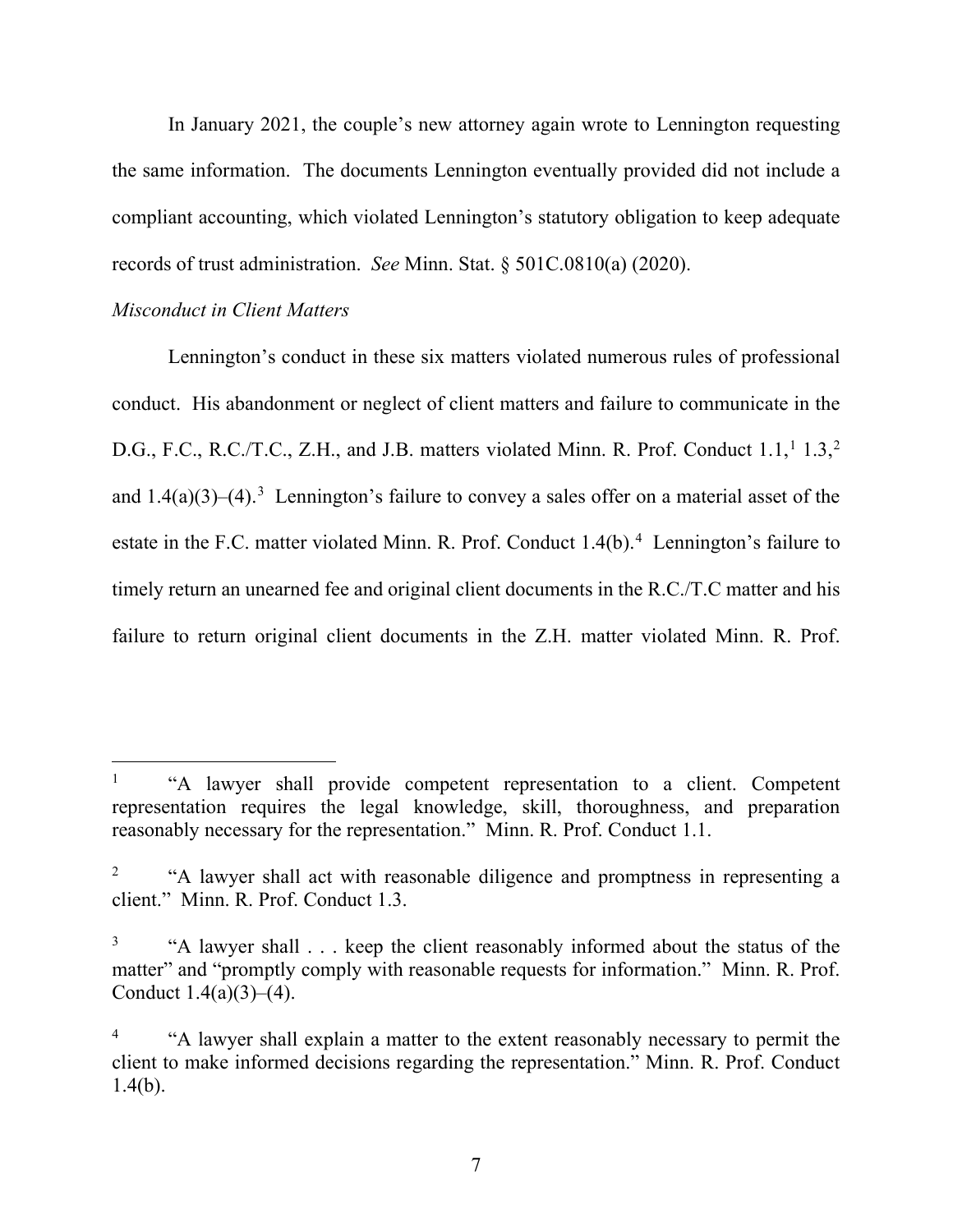Conduct  $1.15(c)(4)^5$  $1.15(c)(4)^5$  $1.15(c)(4)^5$  and  $1.16(d).$  $1.16(d).$  $1.16(d).$ <sup>6</sup> Lennington's failure to deposit a flat fee received in advance of legal services into a trust account absent a compliant flat fee agreement in the D.G., F.C., and Z.H. matters violated Minn. R. Prof. Conduct  $1.15(a)^7$  $1.15(a)^7$  and  $(c)(5)^8$  $(c)(5)^8$  In the Z.H and J.B. matters, Lennington misappropriated his clients' advance fee payments by taking money, performing no work, and failing to make refunds, in violation of Minn. R. Prof. Conduct 1.15(a), (c)(4) and (c)(5), and 8.4(c).<sup>[9](#page-7-4)</sup> Finally, Lennington's failure to timely respond to beneficiaries' request for trust documentation and failure to provide a trustee accounting in compliance with his fiduciary obligations mandated by statute in the D.L./K.L matter violated Minn. R. Prof. Conduct 8.4(d).<sup>[10](#page-7-5)</sup>

<span id="page-7-0"></span><sup>&</sup>lt;sup>5</sup> "A lawyer shall . . . promptly pay or deliver to the client or third person as requested the funds, securities, or other properties in the possession of the lawyer which the client or third person is entitled to receive." Minn. R. Prof. Conduct  $1.15(c)(4)$ .

<span id="page-7-1"></span><sup>&</sup>lt;sup>6</sup> "Upon termination of representation, a lawyer shall take steps to the extent reasonably practicable to protect a client's interests," including "surrendering papers and property to which the client is entitled" and "refunding any advance payment of fees or expenses that has not been earned or incurred." Minn. R. Prof. Conduct 1.16(d).

<span id="page-7-2"></span><sup>&</sup>lt;sup>7</sup> "All funds of clients or third persons held by a lawyer or law firm in connection with a representation shall be deposited in one or more identifiable trust accounts . . . ." Minn. R. Prof. Conduct 1.15(a).

<span id="page-7-3"></span><sup>&</sup>lt;sup>8</sup> "A lawyer shall . . . deposit all fees received in advance of the legal services being performed into a trust account and withdraw the fees as earned." Minn. R. Prof. Conduct  $1.15(c)(5)$ .

<span id="page-7-4"></span><sup>&</sup>lt;sup>9</sup> "It is professional misconduct for a lawyer to  $\ldots$  engage in conduct involving dishonesty, fraud, deceit, or misrepresentation." Minn. R. Prof. Conduct 8.4(c).

<span id="page-7-5"></span><sup>&</sup>lt;sup>10</sup> "It is professional misconduct for a lawyer to  $\ldots$  engage in conduct that is prejudicial to the administration of justice." Minn. R. Prof. Conduct 8.4(d).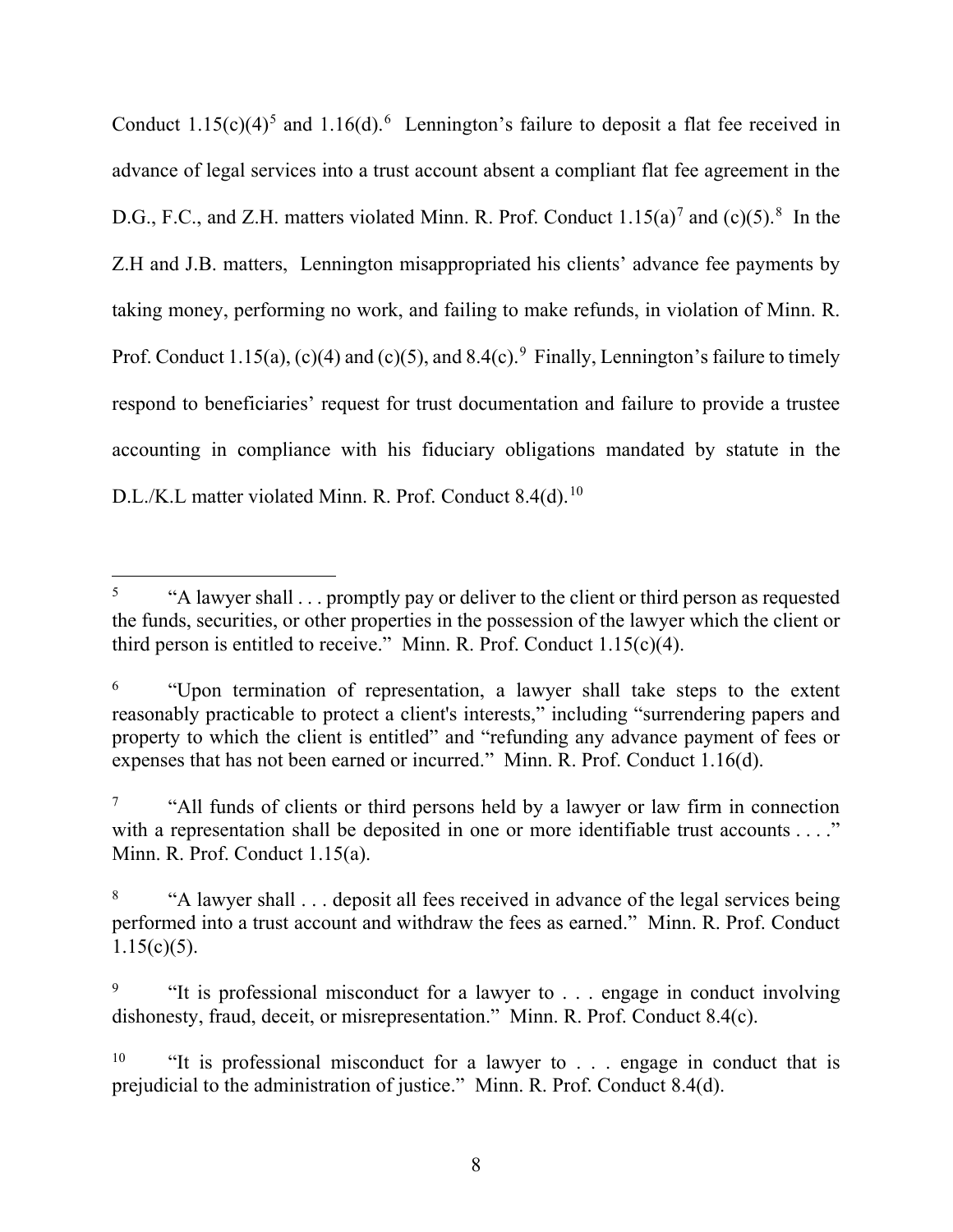## *Additional Misconduct Not Involving Clients*

In addition to the client-related misconduct detailed above, Lennington engaged in further violations of the rules of professional conduct. First, Lennington did not cooperate with the Director's investigation of the complaints filed in the R.C./T.C., Z.H., J.B., and D.L./K.L. matters, which violated Minn. R. Prof Conduct  $8.1(b)^{11}$  $8.1(b)^{11}$  $8.1(b)^{11}$  and Rule 25, RLPR.<sup>[12](#page-8-1)</sup> Second, Lennington held himself out as authorized to practice law after we suspended him in October 2020. Despite his suspension, Lennington continued to operate his law firm's website—which contained a portal where prospective clients could submit information to Lennington—without informing visitors of his suspension. Additionally, Lennington continued to operate his law firm's phone number and voicemail without any indication that he is not authorized to practice law. Lennington's conduct in holding himself out as authorized to practice law while suspended violated Minn. R. Prof. Conduct  $5.5(b)(2)^{13}$  $5.5(b)(2)^{13}$  $5.5(b)(2)^{13}$ and 7.1.<sup>[14](#page-8-3)</sup> Third, Lennington failed to notify clients, including Z.H. and J.B., of his

<span id="page-8-0"></span><sup>&</sup>lt;sup>11</sup> "[A] lawyer in connection with  $\dots$  a disciplinary matter, shall not  $\dots$  fail to respond to a lawful demand for information from an admission or disciplinary authority . . . ." Minn. R. Prof. Conduct 8.1(b).

<span id="page-8-1"></span><sup>&</sup>lt;sup>12</sup> Rule 25, RLPR, requires lawyers who are the subject of an investigation to cooperate with the Director by complying with reasonable requests. It further provides that violation of the Rule is grounds for discipline.

<span id="page-8-2"></span><sup>&</sup>lt;sup>13</sup> "A lawyer who is not admitted to practice in Minnesota shall not . . . hold out to the public or otherwise represent that the lawyer is admitted to practice Minnesota law." Minn. R. Prof. Conduct 5.5(b)(2).

<span id="page-8-3"></span><sup>&</sup>lt;sup>14</sup> "A lawyer shall not make a false or misleading communication about the lawyer or the lawyer's services. A communication is false or misleading if it contains a material misrepresentation of fact of law, or omits a fact necessary to make the statement considered as a whole not materially misleading." Minn. R. Prof. Conduct 7.1.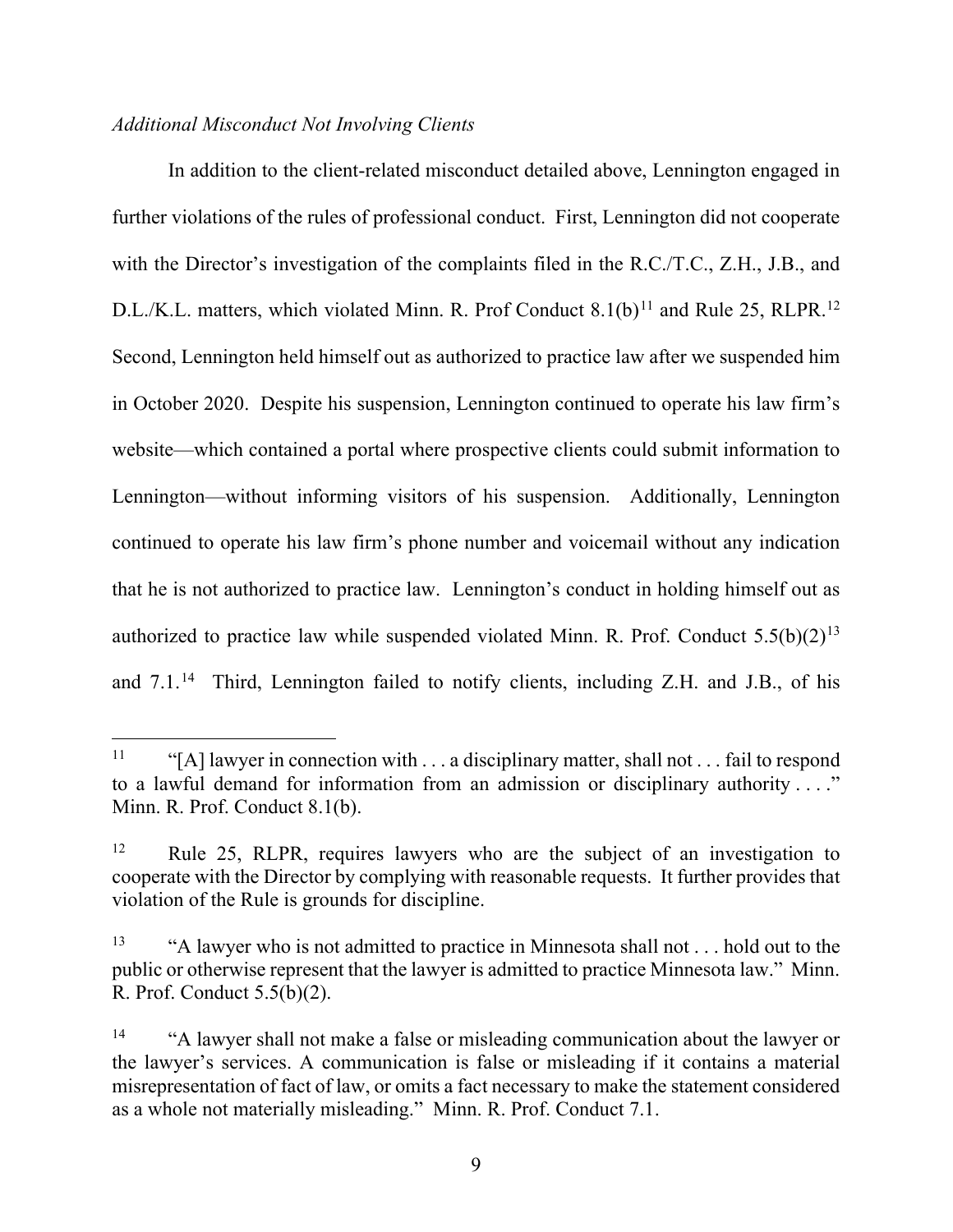suspension and also failed to file an affidavit with the Director documenting this notice, as required by Rule 26, RLPR.<sup>15</sup> Fourth, and finally, we ordered Lennington to refund unearned fees to four clients in our suspension order. *See Lennington*, 948 N.W.2d at 686. Lennington did not do so. This failure to make restitution as ordered violated Minn. R. Prof. Conduct  $3.4(c)$ , <sup>[16](#page-9-1)</sup> as well as our order.

## **ANALYSIS**

Because we have already deemed the allegations in the petition and amended and restated supplementary petition admitted, the sole issue before us is what discipline we should impose for Lennington's misconduct. *See In re Gorshteyn*, 931 N.W.2d 762, 765, 769 (Minn. 2019) (considering only the appropriate discipline to impose where attorney failed to respond to Director's petition). The Director recommends disbarment "for the combination of misappropriation and client abandonment across multiple files, given [Lennington's] non-participation in [the] proceedings, lack of mitigating evidence and recent disciplinary history." We agree with the Director that disbarment is the appropriate discipline for the misconduct at issue here.

<span id="page-9-0"></span><sup>&</sup>lt;sup>15</sup> Lawyers must give notice of their suspension to all clients as of the date of their suspension order. Rule 26(a), RLPR. Within 15 days after the effective date of the court's order, Rule 26(e), RLPR requires suspended lawyers to file an affidavit with the Director showing compliance with the order and with the other provisions of Rule 26. It also requires suspended lawyers to attach copies of all notices informing clients of the lawyer's suspension.

<span id="page-9-1"></span><sup>&</sup>lt;sup>16</sup> "A lawyer shall not . . . knowingly disobey an obligation under the rules of a tribunal except for an open refusal based on an assertion that no valid obligation exists." Minn. R. Prof. Conduct 3.4(c).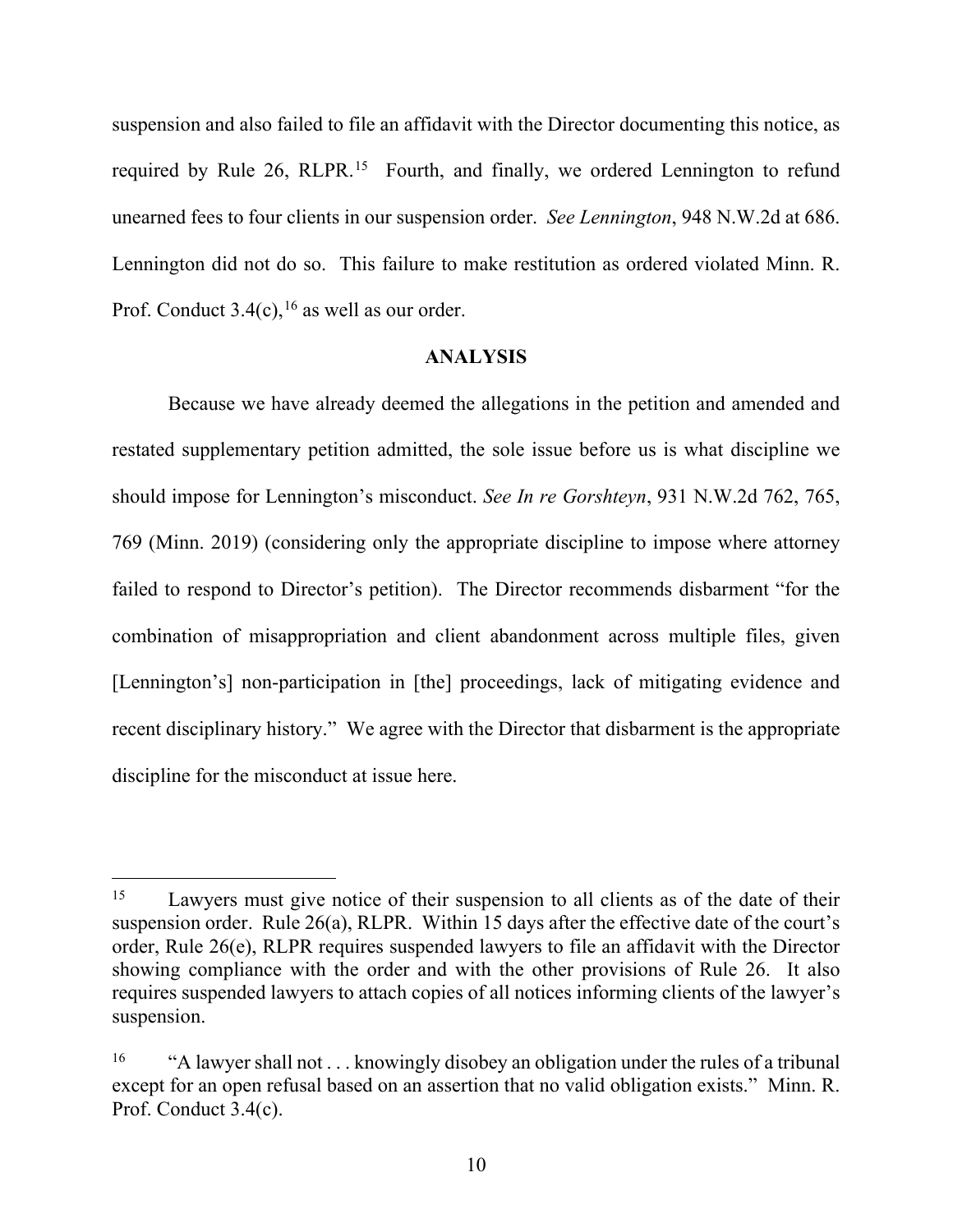We have "the ultimate responsibility for determining what discipline should be imposed for attorney misconduct." *Id.* at 770. The purpose of imposing discipline "is not to punish the attorney but rather to protect the public, to protect the judicial system, and to deter future misconduct by the disciplined attorney as well as by other attorneys." *In re Rebeau*, 787 N.W. 2d 168, 173 (Minn. 2010). To determine the appropriate discipline, we consider four factors: (1) the nature of the misconduct; (2) the cumulative weight of the violations; (3) the harm to the public; and (4) the harm to the legal profession. *In re Kleyman*, 960 N.W.2d 566, 572 (Minn. 2021). In addition, we consider aggravating and mitigating circumstances. *Id.* Finally, although we impose discipline according to the unique facts of each case, we look to similar cases for guidance. *In re Capistrant*, 905 N.W.2d 617, 620 (Minn. 2018).

We first consider the nature of Lennington's misconduct, the most serious of which is misappropriation of client funds. Misappropriation occurs when a lawyer "performs no work on client matters and never returns the funds to the clients." *Id.* (citation omitted) (internal quotation marks omitted). Misappropriation alone "usually warrants disbarment absent clear and convincing evidence of substantial mitigating factors." *In re Garcia*, 792 N.W.2d 434, 443 (Minn. 2010) (citation omitted).

Lennington's conduct in the Z.H. and J.B. matters is clear misappropriation of client funds. In the Z.H. matter, Lennington placed the entire, unearned \$3,500 flat fee in his business account rather than into a trust account, performed no work on the matter, and failed to make a refund. Similarly, in the J.B. matter, Lennington received a \$7,250 flat fee but performed no work on the matter and has not made a refund. In total, Lennington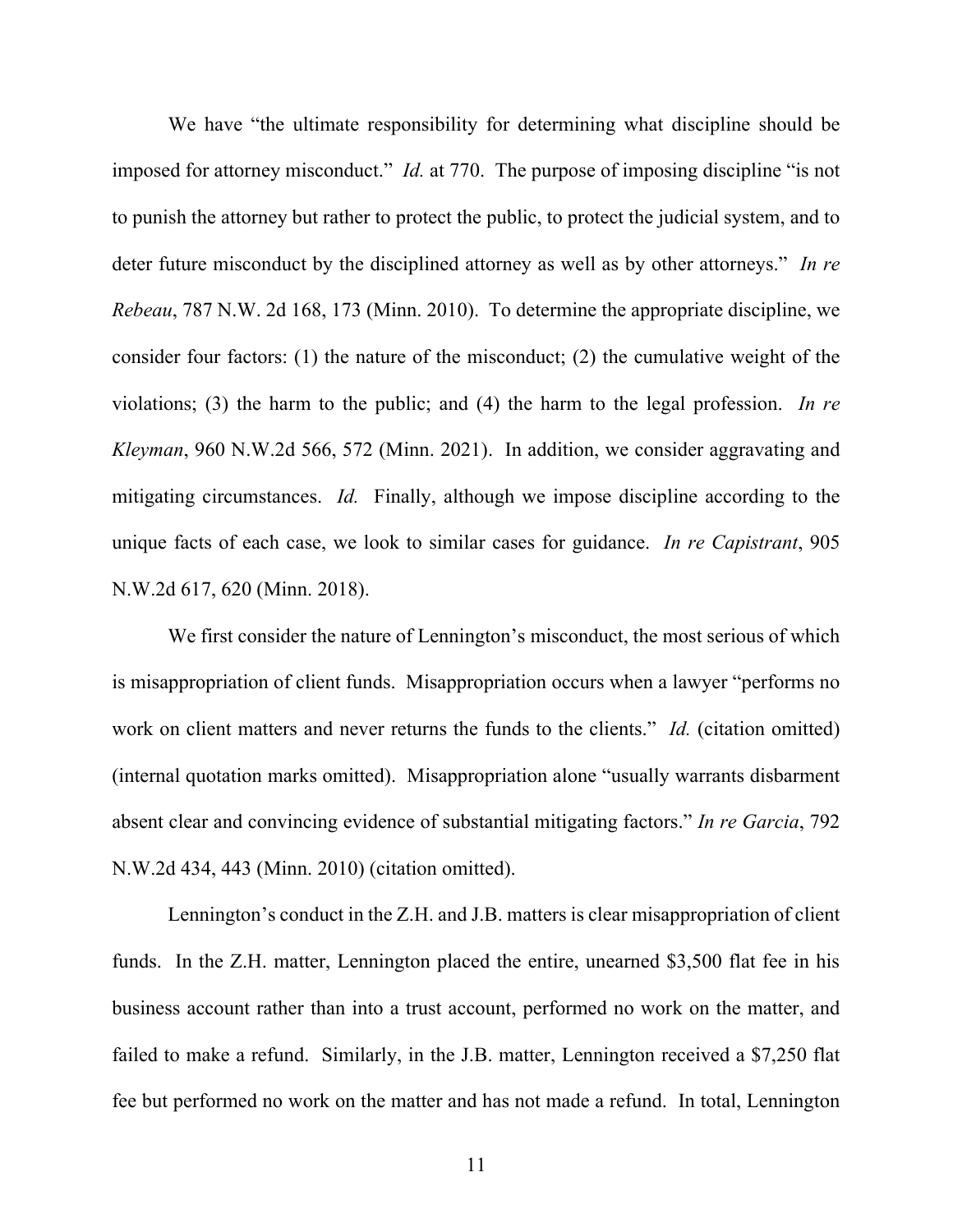misappropriated \$10,750 in client funds. In addition to misappropriation, Lennington also failed to safekeep client funds in the D.G., F.C., R.C./T.C., Z.H., and J.B. matters, which we also consider serious misconduct. *See In re Hulstrand*, 910 N.W.2d 436, 442 (Minn. 2018).

Lennington's misconduct did not end there. He also engaged in a pattern of neglect and non-communication in multiple client matters, which we consider serious misconduct. *See In re Brooks*, 696 N.W.2d 84, 88 (Minn. 2005) ("A continuing pattern of client neglect is serious misconduct often warranting indefinite suspension by itself when no evidence of mitigating circumstances is present."). In fact, depending on the severity, we have indicated client neglect alone may also warrant disbarment. *Capistrant*, 905 N.W.2d at 621. Lennington performed no work in the Z.H. and J.B. matters; he abandoned the D.G. and R.C./T.C. matters; he neglected the F.C. matter and D.L./K.L. matters. Moreover, he repeatedly failed to respond to client communications in all six matters, often for months at a time. In the F.C. matter, Lennington also failed to respond to correspondence from opposing counsel and failed to timely convey a proposed offer to his clients.

Additionally, Lennington failed to comply with court orders and rules. This is also serious misconduct. *See Hulstrand*, 910 N.W.2d at 443. Lennington failed to follow court rules and our previous order by not notifying pending clients of his suspension, not paying the restitution we ordered, holding himself out as authorized to practice law despite suspension, and not cooperating with the Director's investigations*. See In re Grzybek*, 567 N.W.2d 259, 264–65 (Minn. 1997) (stating that "repeated failure to comply with court orders" is a "serious violation" that itself is a ground for disbarment); *see also In re Rhodes*,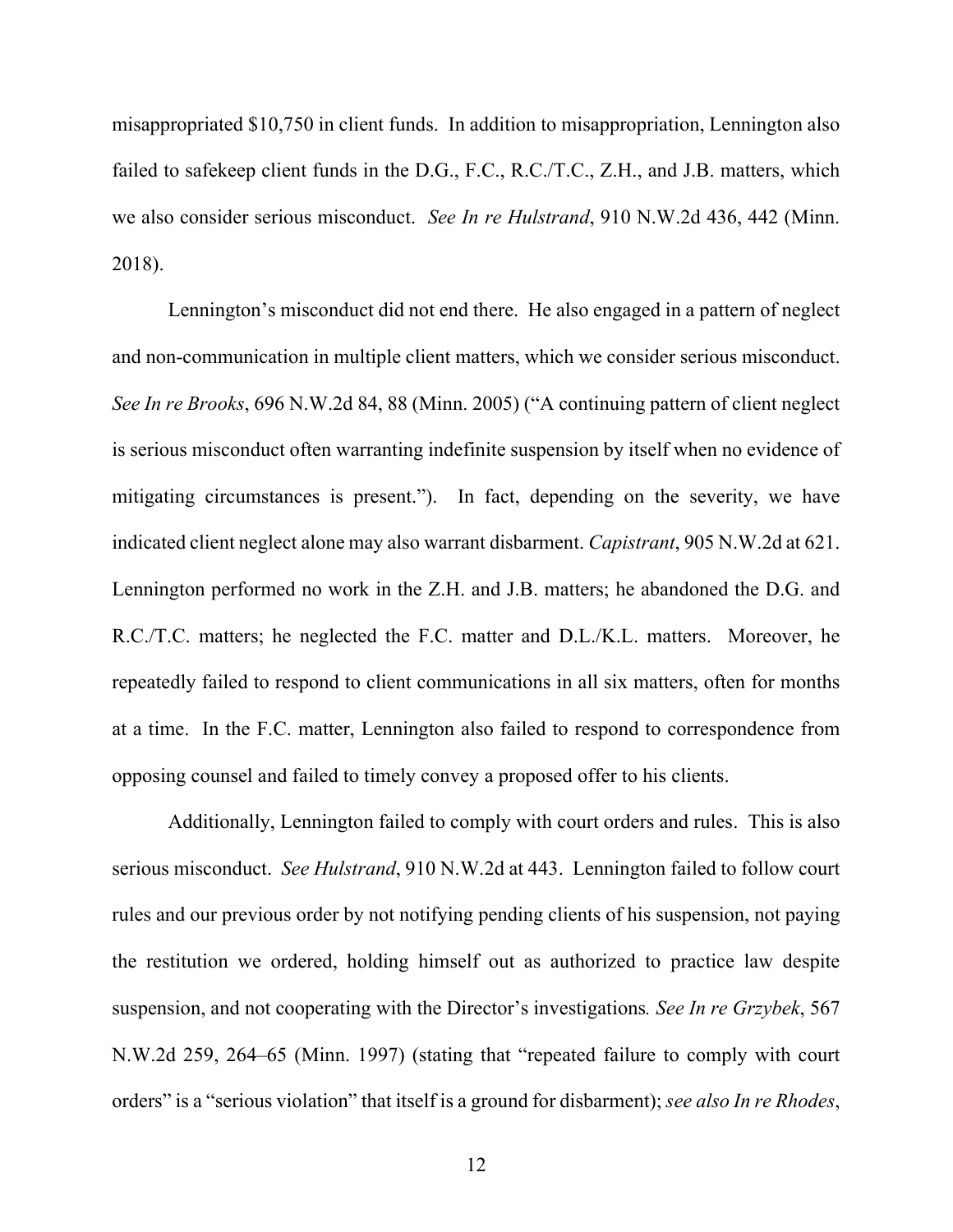740 N.W.2d 574, 579 (Minn. 2007) (concluding that failure to cooperate with the Director's investigation was "serious misconduct" that is "separate grounds for discipline").

Having determined that Lennington's misconduct was serious, we next consider the cumulative weight of Lennington's disciplinary violations. "[T]he cumulative weight and severity of multiple disciplinary rule violations may compel severe discipline even when a single act standing alone would not have warranted such discipline." *In re Oberhauser*, 679 N.W.2d 153, 160 (Minn. 2004). We distinguish a "brief lapse in judgment" or a "single, isolated incident" from "multiple instances of mis[conduct] occurring over a substantial amount of time," the latter of which warrants greater discipline. *Capistrant*, 905 N.W.2d at 621 (alteration in original) (citation omitted) (internal quotation marks omitted).

Here, Lennington's misconduct was neither a single, isolated incident nor a brief lapse in judgment. Lennington committed numerous acts of misconduct ranging from misappropriation to client neglect. His misconduct involved six client matters and occurred over a span of more than 2 years. *See In re Hummel*, 839 N.W.2d 78, 82 (Minn. 2013) (holding that misconduct occurring over the course of several months was an "extended period of time"). Lennington also ignored the Director's communications for months and did not comply with the terms of his existing suspension. Lennington's misconduct demonstrates a pattern of misconduct over an extended period of time.

We also consider the harm that Lennington caused to the public. In evaluating such harm, we consider the number of clients harmed and the extent of their injuries. *In re*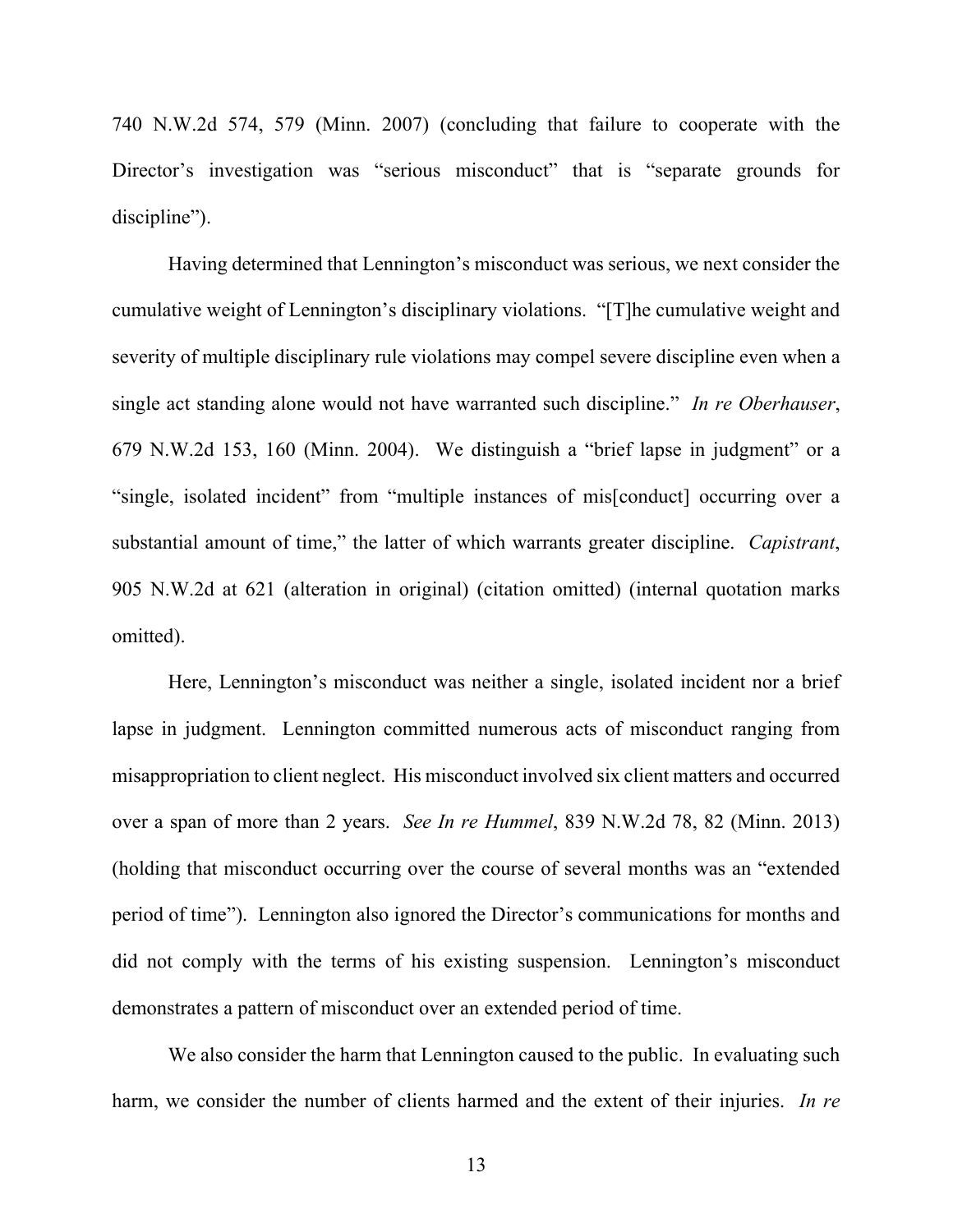*Sayaovong*, 909 N.W.2d 575, 583 (Minn. 2018). Here, Lennington's misconduct spanned 6 matters involving 10 clients. Two of these clients were permanently deprived of funds due to Lennington's misappropriation and failure to return unearned fees. Four clients had to retain new counsel and incur additional legal fees as result of Lennington's neglect and abandonment. Aside from pecuniary harm, Lennington's failures caused his clients substantial inconvenience and unnecessary frustration.

The fourth factor we consider is harm to the legal profession. Lennington's misconduct harmed the legal profession. "Misappropriation and the failure to return unearned fees is a breach of trust that reflects poorly on the entire legal profession and erodes the public's confidence in lawyers." *Id.* (citation omitted) (internal quotation marks omitted). Lennington's neglect of client matters and lack of communication were not only intensely frustrating to the clients, but also reflected adversely on the bar, and were destructive of public confidence in the legal system. *See id.*; *In re O'Brien*, 894 N.W.2d 162, 167 (Minn. 2017). Finally, failure to cooperate with disciplinary investigations "undermin[es] the integrity of the attorney disciplinary system" and "weakens the public's perception of the legal profession's ability to self-regulate." *In re Brost*, 850 N.W.2d 699, 705 (Minn. 2014) (citation omitted) (internal quotation marks omitted). Here, Lennington's multiple instances of misconduct eroded the public confidence in lawyers and the legal profession.

In addition to the four factors above, we consider any aggravating and mitigating circumstances. Here, there are no mitigating factors for us to consider because Lennington did not respond to the petition or amended and restated supplementary petition. *In re*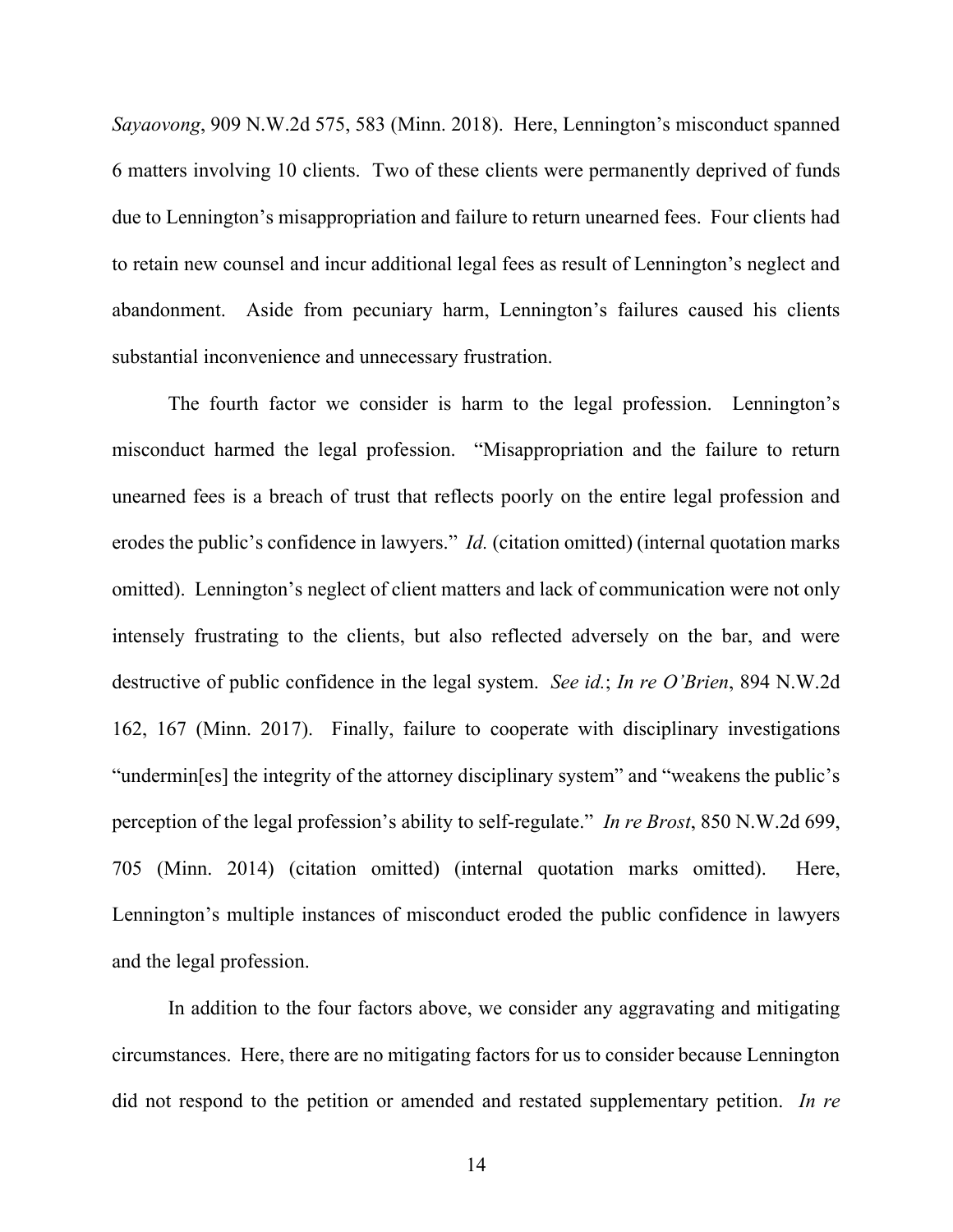*Matson*, 889 N.W.2d 17, 25 (Minn. 2017) (declining to consider any mitigating circumstances because the attorney did not file an answer to the petition); *In re Ladd*, 463 N.W.2d 281, 283 (Minn. 1990) ("[R]espondent's failure to answer the petition with any mitigating circumstances bars our consideration of such issues.").

There are, however, two aggravating factors. The first is Lennington's disciplinary history. *In re Cutting*, 671 N.W.2d 173, 175 (Minn. 2003) (providing that "previous misconduct of the same type is considered an aggravating factor"). We suspended Lennington, effective in September 2020, for, among other things, neglect, non-communication, failing to safekeep client funds, failing to refund unearned fees, and failing to cooperate in disciplinary investigations—the same type of misconduct involved in this case. *Lennington*, 948 N.W.2d at 685–86. This factor "weighs heavily" because Lennington's prior discipline was for similar misconduct. *In re Tigue*, 900 N.W.2d 424, 432 (Minn. 2017).

Second, the timing of Lennington's misconduct—coming directly on the heels of prior discipline—makes Lennington's history a "serious" aggravating factor. *Rhodes*, 740 N.W.2d at 580 (determining that because "most of [the attorney's] new misconduct occurred at the same time as, and in the months immediately following, the previous disciplinary proceedings against [the attorney] for similar violations," the disciplinary history was a "serious" aggravating factor).

Finally, we look to guidance from similar past cases. We have ordered disbarment in factually similar cases involving the constellation of misappropriation of client funds, a pattern of client neglect and abandonment across multiple client matters, and prior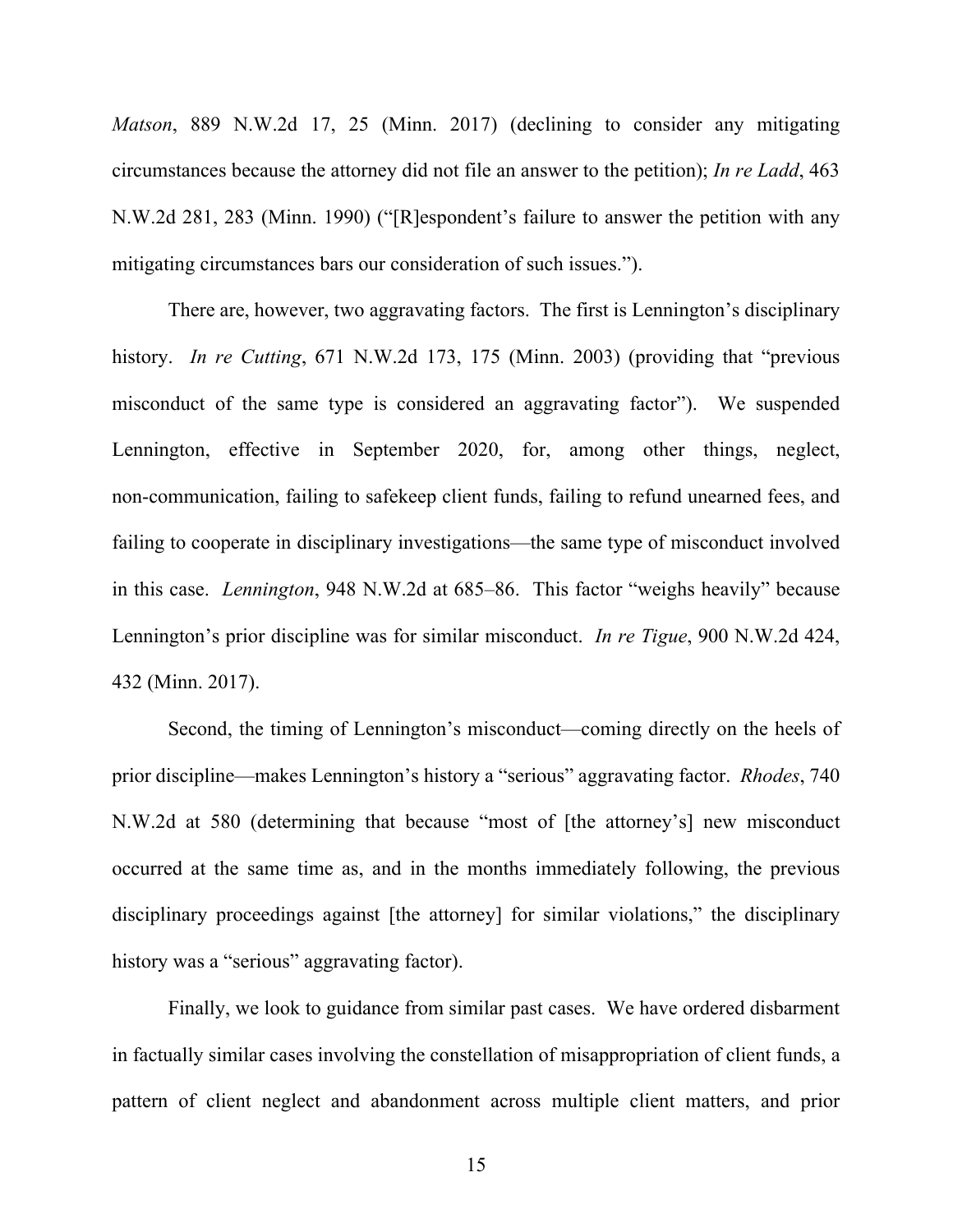discipline. Indeed, intentional misappropriation alone is generally grounds for disbarment absent substantial mitigating circumstances. *Sayaovong*, 909 N.W.2d at 584. As noted above, Lennington has not alleged *any* mitigating circumstances, much less substantial ones. We have disbarred attorneys who have misappropriated far smaller amounts of money than the \$10,750 at issue here. *See Capistrant*, 905 N.W.2d at 622 (disbarring attorney who misappropriated \$547); *Hulstrand*, 910 N.W.2d at 442 (disbarring attorney who misappropriated \$685); *Gryzbek*, 567 N.W.2d at 265 (disbarring attorney who misappropriated \$750).

And Lennington's misconduct here went beyond misappropriation. *In re Gryzbek*, in particular, is similar to this case. 567 N.W.2d at 265. There, three separate grounds supported disbarment: (1) repeated neglect of client matters and noncooperation with the disciplinary process less than a year after receiving a 6-month suspension for similar misconduct; (2) misappropriation of \$750 in client funds and no attempt to return the money; and (3) repeated lack of compliance with court orders. *Id.* Like the attorney in *Gryzbek*, Lennington has repeatedly neglected client matters—both as part of the misconduct underlying his October 2020 suspension and here—and has failed to cooperate with disciplinary investigations less than a year after receiving a suspension for similar misconduct. Moreover, Lennington misappropriated \$10,750 of client funds substantially more than the amount of money taken in *Gryzbek*—and has made no attempt to return the funds. And Lennington failed to comply with court rules and our prior order.

In light of all of the relevant factors, we conclude that the appropriate discipline for Lennington is disbarment.